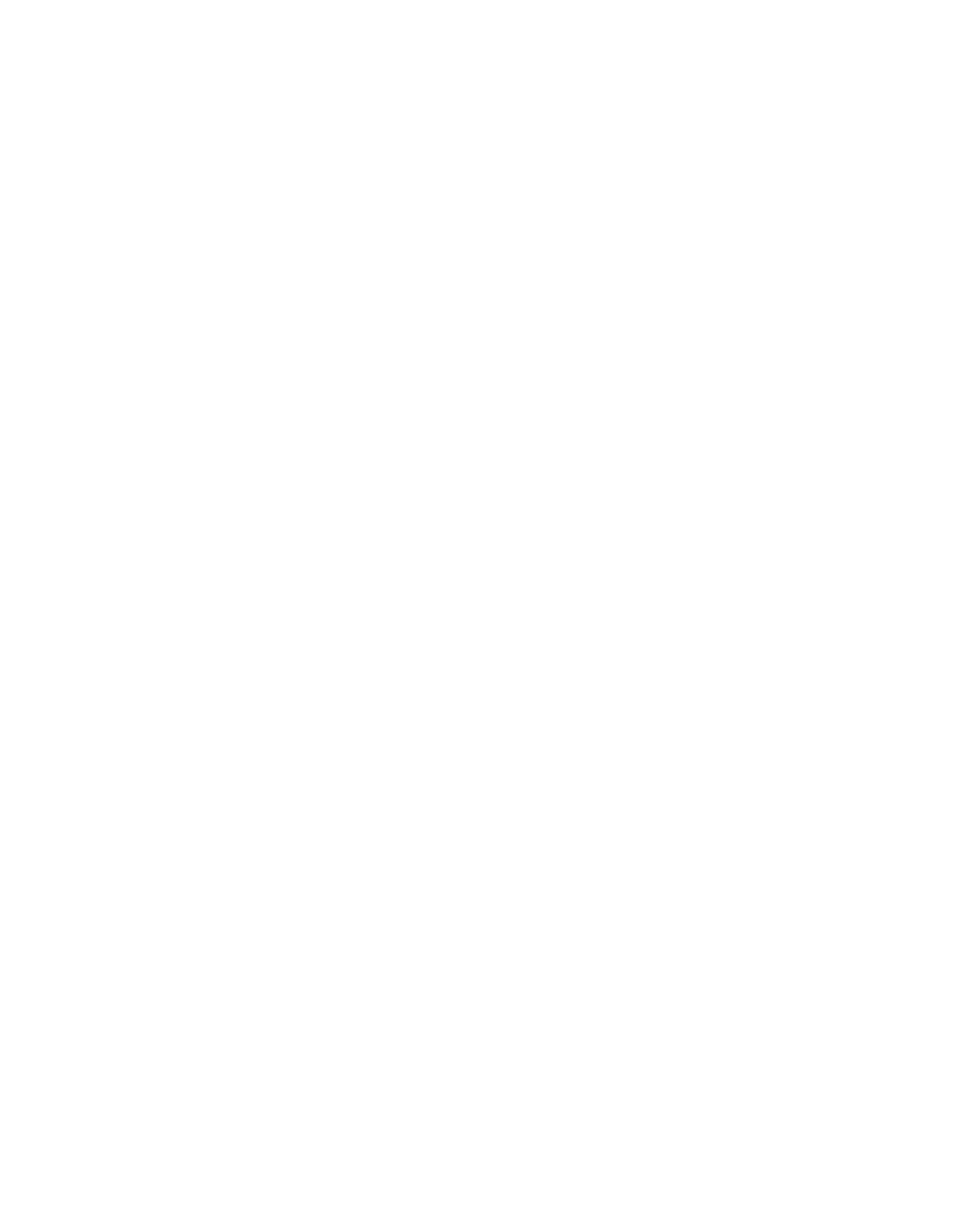### **Overview**

Analysis of personal data can be used to improve services, advance research, and combat discrimination. However, such analysis can also create valid concerns about differential treatment of individuals or harmful impacts on vulnerable communities. These concerns can be amplified when automated decision-making uses sensitive data (such as race, gender, or familial status), impacts protected classes, or affects individuals' eligibility for housing, employment, or other core services. When seeking to identify harms, it is important to appreciate the context of interactions between individuals, companies, and governments—including the benefits provided by automated decision-making frameworks, and the fallibility of human decision-making.

Recent discussions have highlighted legal and ethical issues raised by the use of sensitive data for hiring, policing, benefits determinations, marketing, and other purposes. These conversations can become mired in definitional challenges that make progress towards solutions difficult. There are few easy ways to navigate these issues, but if stakeholders hold frank discussions, we can do more to promote fairness, encourage responsible data use, and combat discrimination.

To facilitate these discussions, the Future of Privacy Forum (FPF) attempted to identify, articulate, and categorize the types of harm that may result from automated decision-making. To inform this effort, FPF reviewed leading books, articles, and advocacy pieces on the topic of algorithmic discrimination. We distilled both the harms and potential mitigation strategies identified in the literature into two charts. We hope you will suggest revisions, identify challenges, and help improve the document by contacting lsmith@fpf.org. In addition to presenting this document for consideration for the FTC Informational Injury workshop, we anticipate it will be useful in assessing fairness, transparency and accountability for artificial intelligence, as well as methodologies to assess impacts on rights and freedoms under the EU General Data Protection Regulation.

#### **The Chart of Potential Harms from Automated Decision-Making**

*This chart groups the harms identified in the literature into four broad "buckets"—loss of opportunity, economic loss, social detriment, and loss of liberty—to depict the various spheres of life where automated decision-making can cause injury. It also notes whether each harm manifests for individuals or collectives, and as illegal or simply unfair.*

We hope that by identifying and categorizing the harms, we can begin a process that will empower those seeking solutions to mitigate these harms. We believe that a more clear articulation of harms will help focus attention and energy on potential mitigation strategies that can reduce the risks of algorithmic discrimination. We attempted to include all harms articulated in the literature in this chart; we do not presume to establish which harms pose greater or lesser risks to individuals or society.

#### **The Chart of Potential Mitigation Sets**

#### *This chart uses FPF's taxonomy to further categorize harms into groups that are sufficiently similar to each other that they could be amenable to the same mitigation strategies.*

Attempts to solve or prevent this broad swath of harms will require a range of tools and perspectives. Such attempts benefit by further categorization of the identified harms, into five groups of similar harms. These groups include: (1) individual harms that are illegal; (2) individual harms that are simply unfair, but have a corresponding illegal analog; (3) collective/societal harms that have a corresponding individual illegal analog; (4) individual harms that are unfair and lack a corresponding illegal analog; and (5) collective/societal harms that lack a corresponding individual illegal analog. The chart includes a description of the mitigation strategies that are best positioned to address each group of harms.

There is ample debate about whether the lawful decisions included in this chart are fair, unfair, ethical, or unethical. Absent societal consensus, these harms may not be ripe for legal remedies.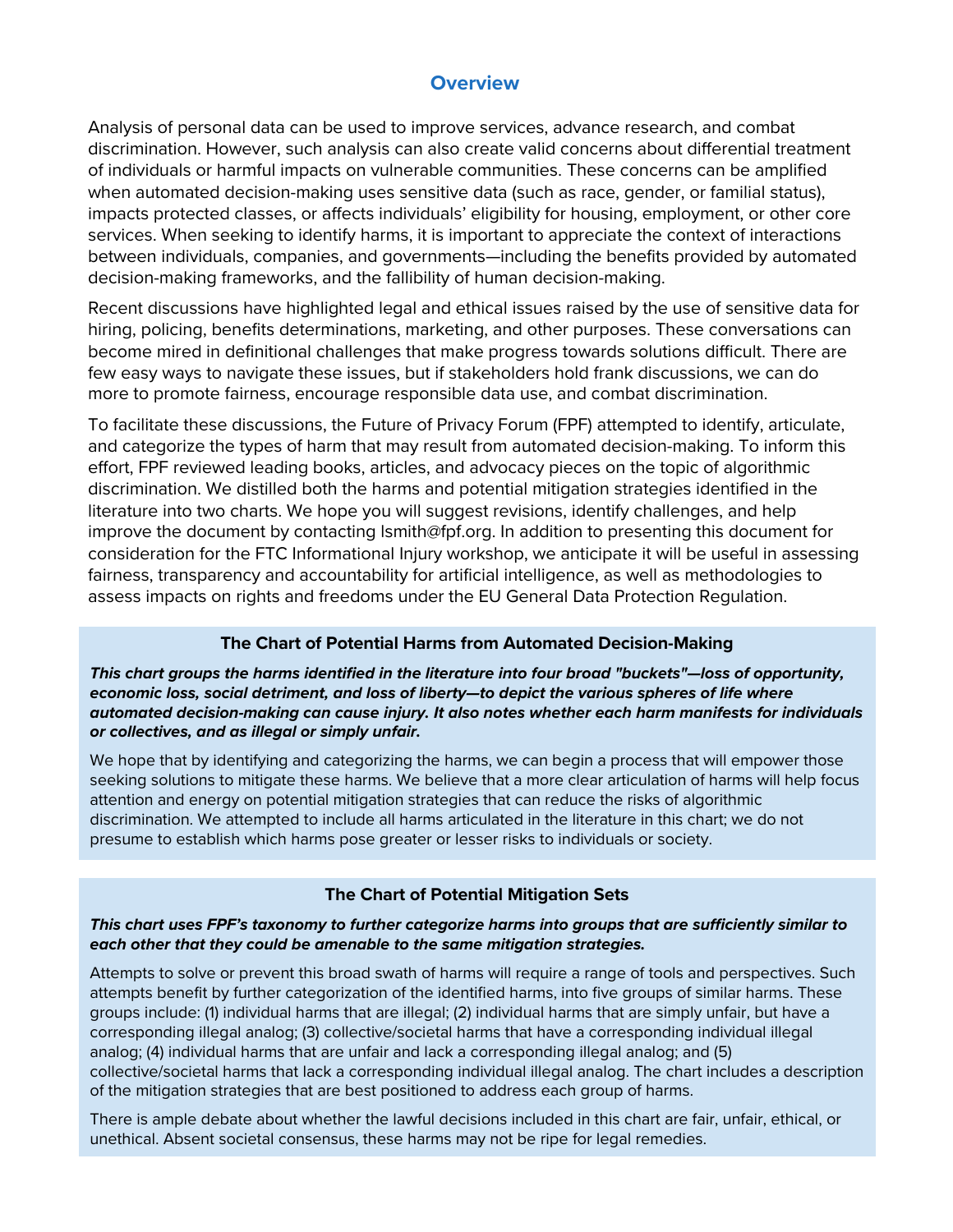# **Potential Harms from Automated Decision-Making**

| <b>Individual Harms</b>                                                                                                                                                                                |                                                                                                                      | Collective /                                                                                                             |  |
|--------------------------------------------------------------------------------------------------------------------------------------------------------------------------------------------------------|----------------------------------------------------------------------------------------------------------------------|--------------------------------------------------------------------------------------------------------------------------|--|
| <b>Illegal</b>                                                                                                                                                                                         | <b>Unfair</b>                                                                                                        | <b>Societal Harms</b>                                                                                                    |  |
| <b>Loss of Opportunity</b>                                                                                                                                                                             |                                                                                                                      |                                                                                                                          |  |
| E.g. Filtering job candidates by race or<br>genetic/health information                                                                                                                                 | <b>Employment Discrimination</b><br>E.g. Filtering candidates by work<br>proximity leads to excluding minorities     | <b>Differential Access to Job</b><br><b>Opportunities</b>                                                                |  |
| <b>Insurance &amp; Social Benefit Discrimination</b><br>E.g. Increasing auto insurance prices<br>E.g. Higher termination rate for benefit<br>eligibility by religious group<br>for night-shift workers |                                                                                                                      | <b>Differential Access to</b><br><b>Insurance &amp; Benefits</b>                                                         |  |
| E.g. Landlord relies on search results<br>suggesting criminal history by race                                                                                                                          | <b>Housing Discrimination</b><br>E.g. Matching algorithm less likely to<br>provide suitable housing for minorities   | <b>Differential Access to</b><br><b>Housing</b>                                                                          |  |
| E.g. Denial of opportunity for a student<br>in a certain ability category                                                                                                                              | <b>Education Discrimination</b><br>E.g. Presenting only ads on for-profit<br>colleges to low-income individuals      | <b>Differential Access to</b><br><b>Education</b>                                                                        |  |
| <b>Economic Loss</b>                                                                                                                                                                                   |                                                                                                                      |                                                                                                                          |  |
| E.g. Denying credit to all residents in<br>specified neighborhoods ("redlining")                                                                                                                       | <b>Credit Discrimination</b><br>E.g. Not presenting certain credit<br>offers to members of certain groups            | <b>Differential Access to</b><br><b>Credit</b>                                                                           |  |
| E.g. Raising online prices based on<br>membership in a protected class                                                                                                                                 | <b>Differential Pricing of Goods and Services</b><br>E.g. Presenting product discounts<br>based on "ethnic affinity" | <b>Differential Access to</b><br><b>Goods and Services</b>                                                               |  |
|                                                                                                                                                                                                        | <b>Narrowing of Choice</b><br>E.g. Presenting ads based solely on<br>past "clicks"                                   | <b>Narrowing of Choice</b><br>for Groups                                                                                 |  |
| <b>Social Detriment</b>                                                                                                                                                                                |                                                                                                                      |                                                                                                                          |  |
|                                                                                                                                                                                                        | <b>Network Bubbles</b><br>E.g. Varied exposure to opportunity or<br>evaluation based on "who you know"               | <b>Filter Bubbles</b><br>E.g. Algorithms that promote only<br>familiar news and information                              |  |
|                                                                                                                                                                                                        | <b>Dignitary Harms</b><br>E.g. Emotional distress due to bias or a<br>decision based on incorrect data               | <b>Stereotype Reinforcement</b><br>E.g. Assumption that computed<br>decisions are inherently unbiased                    |  |
|                                                                                                                                                                                                        | <b>Constraints of Bias</b><br>E.g. Constrained conceptions of career<br>prospects based on search results            | <b>Confirmation Bias</b><br>E.g. All-male image search results for<br>"CEO," all-female results for "teacher"            |  |
| <b>Loss of Liberty</b>                                                                                                                                                                                 |                                                                                                                      |                                                                                                                          |  |
|                                                                                                                                                                                                        | <b>Constraints of Suspicion</b><br>E.g. Emotional, dignitary, and social<br>impacts of increased surveillance        | <b>Increased Surveillance</b><br>E.g. Use of "predictive policing" to<br>police minority neighborhoods more              |  |
| <b>Individual Incarceration</b><br>E.g. Use of "recidivism scores" to determine prison sentence length<br>(legal status uncertain)                                                                     |                                                                                                                      | <b>Disproportionate Incarceration</b><br>E.g. Incarceration of groups at higher<br>rates based on historic policing data |  |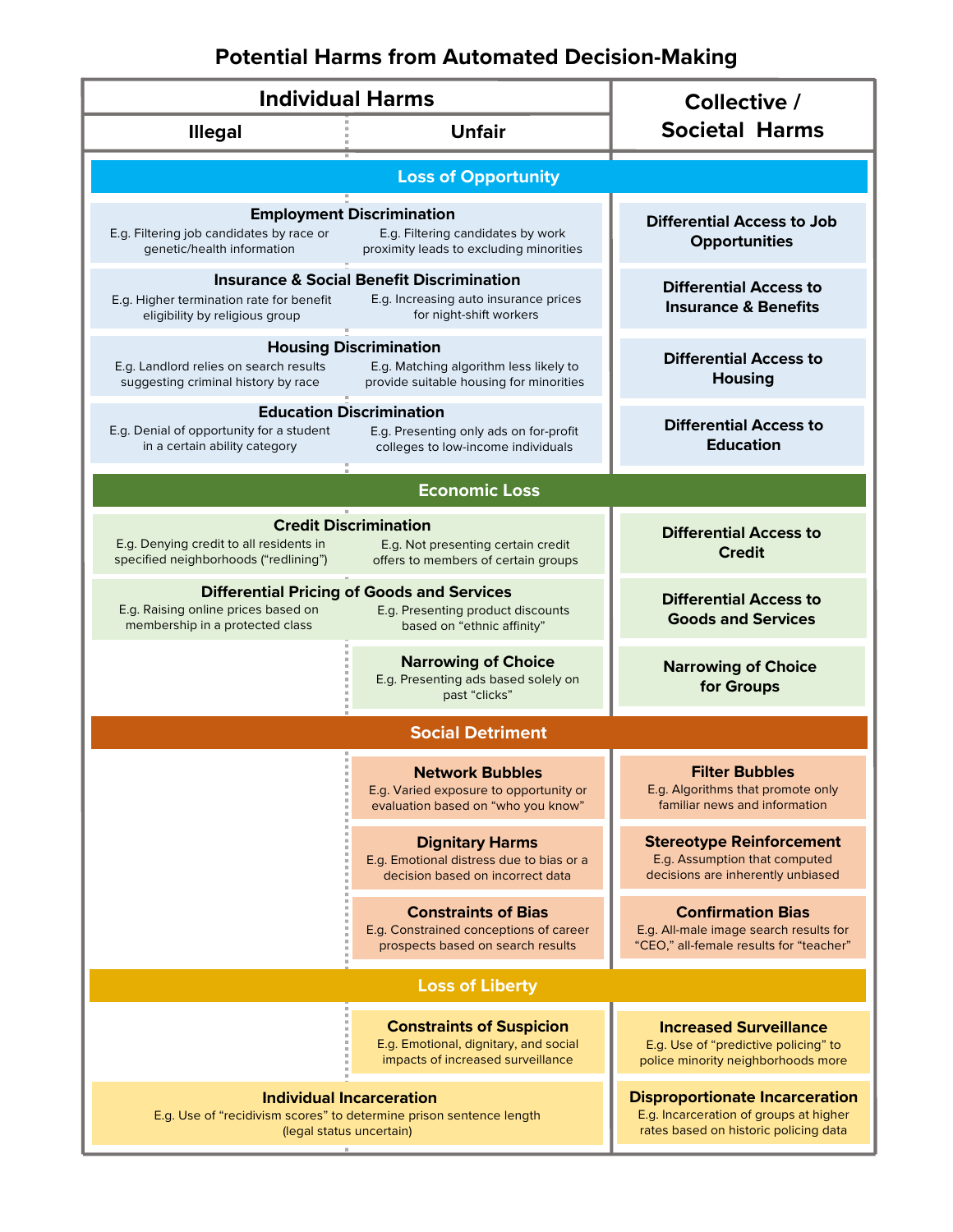# **Potential Mitigation Sets**

| <b>Harms</b>                                                                                                                                                                                                                                                                                                                   | <b>Description</b>                                                                                                                                              | <b>Mitigation Tools</b>                                                                                                                                                                                                                                                                                      |  |
|--------------------------------------------------------------------------------------------------------------------------------------------------------------------------------------------------------------------------------------------------------------------------------------------------------------------------------|-----------------------------------------------------------------------------------------------------------------------------------------------------------------|--------------------------------------------------------------------------------------------------------------------------------------------------------------------------------------------------------------------------------------------------------------------------------------------------------------|--|
| <b>Individual Harms - Illegal</b>                                                                                                                                                                                                                                                                                              |                                                                                                                                                                 |                                                                                                                                                                                                                                                                                                              |  |
| <b>Employment Discrimination</b><br><b>Insurance &amp; Social Benefit Discrimination</b><br><b>Housing Discrimination</b><br><b>Education Discrimination</b><br><b>Credit Discrimination</b><br><b>Differential Pricing</b><br><b>Individual Incarceration</b>                                                                 | Existing law defines<br>impermissible<br>outcomes, often<br>specifically for<br>protected classes                                                               | • Data methods to ensure<br>proxies are not used for<br>protected classes & data does<br>not amplify historical bias<br>• Algorithmic design to carefully<br>consider whether to use<br>protected status inputs &<br>trigger manual reviews<br>• Laws & policies that use data<br>to identify discrimination |  |
| <b>Individual Harms - Unfair (with illegal analog)</b>                                                                                                                                                                                                                                                                         |                                                                                                                                                                 |                                                                                                                                                                                                                                                                                                              |  |
| <b>Employment Discrimination</b><br><b>Insurance &amp; Social Benefit Discrimination</b><br><b>Housing Discrimination</b><br><b>Education Discrimination</b><br><b>Credit Discrimination</b><br><b>Differential Pricing</b><br><b>Individual Incarceration</b>                                                                 | Individual harms that<br>could be considered<br>illegal if they involved<br>protected classes, but<br>do not in this case                                       | • Business processes to index<br>concerns; ethical frameworks &<br>best practices to monitor &<br>evaluate outcomes<br>• Laws & policies include tools<br>like DPIAs to measure impact<br>or enable rights to explanation                                                                                    |  |
| <b>Collective/Societal Harms (with illegal analog)</b>                                                                                                                                                                                                                                                                         |                                                                                                                                                                 |                                                                                                                                                                                                                                                                                                              |  |
| <b>Differential Access to Job Opportunities</b><br><b>Differential Access to Insurance Benefits</b><br><b>Differential Access to Housing</b><br><b>Differential Access to Education</b><br><b>Differential Access to Credit</b><br><b>Differential Access to Goods &amp; Services</b><br><b>Disproportionate Incarceration</b> | Group level impacts<br>that are not legally<br>prohibited, though<br>related individual<br>impacts could be<br>illegal                                          | • Same as above section<br>• Laws & policies should<br>consider offline analogies &<br>whether it is appropriate for<br>industry to identify & mitigate                                                                                                                                                      |  |
| Individual Harms - Unfair (without illegal analog)                                                                                                                                                                                                                                                                             |                                                                                                                                                                 |                                                                                                                                                                                                                                                                                                              |  |
| <b>Narrowing of Choice</b><br><b>Network Bubbles</b><br><b>Dignitary Harms</b><br><b>Constraints of Bias</b><br><b>Constraints of Suspicion</b>                                                                                                                                                                                | Individual impacts for<br>which we do not<br>have legal rules.<br>Mitigation may be<br>difficult or<br>undesirable absent a<br>defined set of<br>societal norms | • Business processes to index<br>concerns, ethical frameworks &<br>best practices to monitor &<br>evaluate outcomes<br>• Laws & policies should<br>consider whether it is<br>appropriate to expect industry<br>to identify & enforce norms                                                                   |  |
| <b>Collective/Societal Harms (without illegal analog)</b>                                                                                                                                                                                                                                                                      |                                                                                                                                                                 |                                                                                                                                                                                                                                                                                                              |  |
| <b>Narrowing of Choice for Groups</b><br><b>Filter Bubbles</b><br><b>Stereotype Reinforcement</b><br><b>Confirmation Bias</b><br><b>Increased Surveillance of Groups</b>                                                                                                                                                       | Group level impacts<br>for which we do not<br>have legal rules or<br>societal agreement<br>as to what constitutes<br>a harm                                     | • Same as above section                                                                                                                                                                                                                                                                                      |  |
| <b>Key</b><br><b>Loss of Opportunity</b><br><b>Economic Loss</b><br><b>Social Stigmatization</b><br><b>Loss of Liberty</b>                                                                                                                                                                                                     |                                                                                                                                                                 |                                                                                                                                                                                                                                                                                                              |  |
|                                                                                                                                                                                                                                                                                                                                |                                                                                                                                                                 |                                                                                                                                                                                                                                                                                                              |  |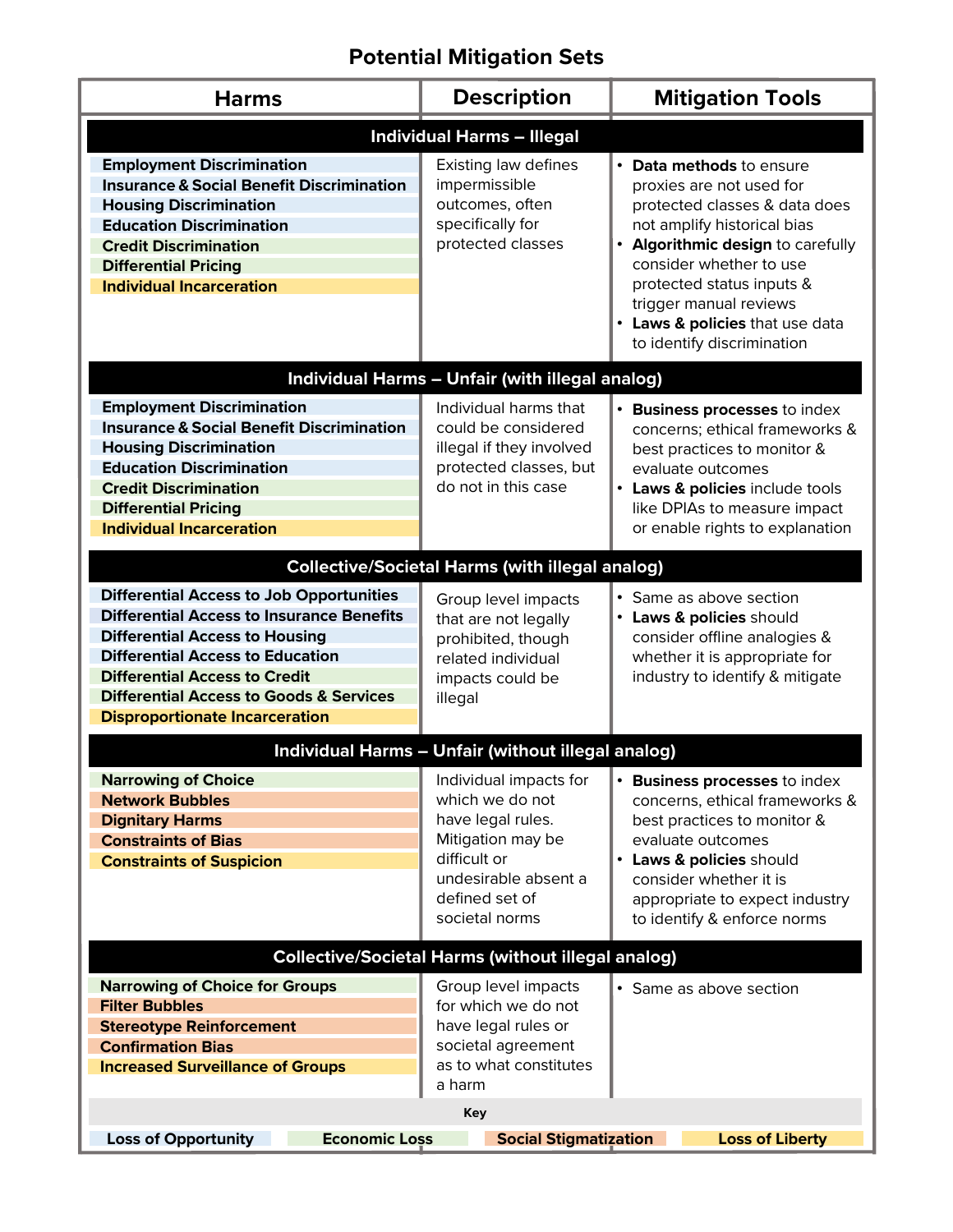### **Working Definitions: Harms**

Automated Decision: The direct output or indirect result from an automated program analyzing individual or aggregate data. This includes pre-programmed algorithms and those that evolve via machine learning techniques.

Illegal: Examples in this category represent harms that are illegal under several U.S. civil rights laws, which generally protect core classifications—such as race, gender, age, and ability—against discrimination, disparate treatment, and disparate impact.

Unfair: Examples in this category represent actions that are typically legal, but nonetheless trigger notions of unfairness. Like the "illegal" category, some examples here may be differently classified depending on the legal regime.

Collective / Societal Harms: This category represents overall negative effects to society that are chiefly collective, rather than individual in nature.

Loss of Opportunity: This group broadly describes harms occurring within the domains of the workplace, housing, social support systems, healthcare, and education.

Economic Loss: This group broadly describes harms that primarily cause financial injury or discrimination in the marketplace for goods and services.

Social Detriment: This group broadly describes harms to one's sense of self, self worth, or community standing relative to others.

Loss of Liberty: This group broadly describes harms that constrain one's physical freedom and autonomy.

### **Working Definitions: Mitigation**

Individual Harms – Illegal: The harms in this category are those for which American law defines outcomes that are not legally permissible. These harms typically become legally cognizable because they impact legally protected classes in a manner that is defined as impermissible under existing law. Notably, disparate impact may be relevant to illegality regardless of intent in some areas.

Individual Harms – Unfair (with illegal analog): The individual harms in this category do not involve protected classes, but could be considered illegal if protected classes were implicated. For example, while price discrimination based on race could be illegal under the Fair Credit Reporting Act or Civil Rights Act, price discrimination based on computer operating system of the user is not protected under the law. Nonetheless, automated decision-making enables a growing number of personalized distinctions. Some may consider these distinctions unfair or unethical.

Collective/Societal Harms (with illegal analog): In this category, impacts at the group level may not be legally prohibited, but individual impacts could be illegal under different circumstances. While rules may prohibit disparate treatment of protected classes, differential treatment of groups that are not legally protected may not be considered illegal. For example, systematically failing to hire people of a certain race may be illegal, but systematically failing to hire Apple computer users or Red Sox fans is not protected under the law, though some may consider it unfair.

Individual Harms – Unfair (without illegal analog): This category applies to impacts on individuals for which we do not have legal rules. Some, such as narrowing of choice and network bubbles, may be harms that are newly enabled by the growth of technology platforms. Others, such as the the constraints of bias or the constraints of suspicion, have been challenges in the analog world for decades.

Collective/Societal Harms (without illegal analog): This category includes collective outcomes for which we do not have legal rules. As with the prior group, some of these harms—such as narrowing of choice for groups and filter bubbles—have become more frequent due to increased reliance on algorithmic personalization techniques. Stereotype reinforcement is as old as time, but can be compounded by the volume of information available online. Confirmation bias and increased surveillance of groups have been challenges in society for decades, if not since its inception.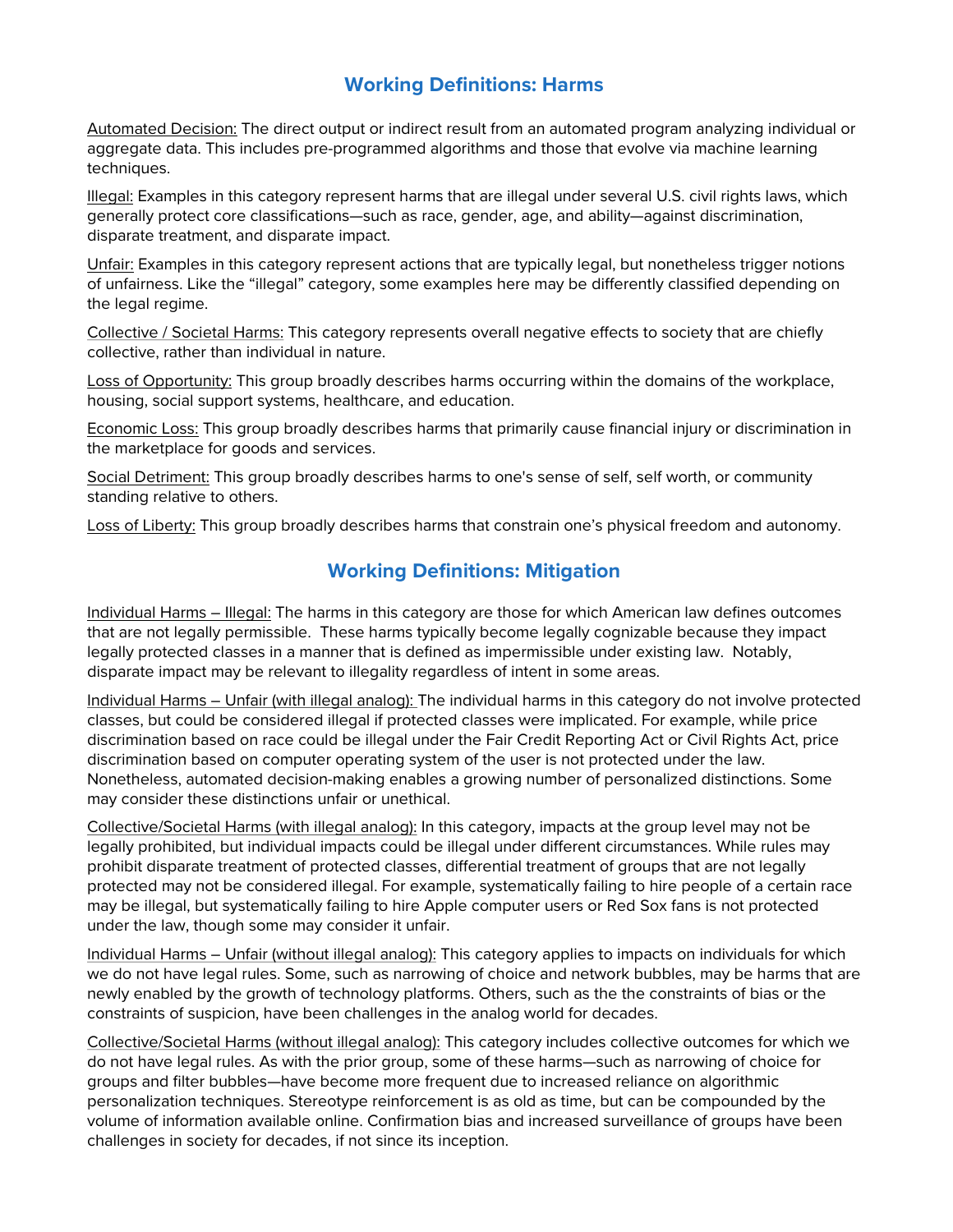### **Reviewed Literature**

The alphabetized list below captures the literature FPF has reviewed to date for this effort. We welcome suggestions for further materials to review to lsmith@fpf.org.

- Aaron Reike, *Don't let the hype over "social media scores" distract you*, Equal Future (2016).
- Alessandro Acquisti & Christina Fong, *An Experiment in Hiring Discrimination via Online Social Network*, presented at Privacy Law Scholars Conference (2016).
- Alethea Lange et al., *A User-Centered Perspective on Algorithmic Personalization*, presented at the Fed. Trade Comm'n PrivacyCon Conference (2017).
- Allan King & Marko Mrkonich, *"Big Data" and the Risk of Employment Discrimination*, 68 OKLA. L. REV. 555 (2016).
- Andrew Tutt, *An FDA for Algorithms*, 67 ADMIN. L. REV. 1 (2016).
- Aniko Hannak et al., *Bias in Online Freelance Marketplaces: Evidence from TaskRabbit*, presented at the Workshop on Data and Algorithmic Transparency (Nov. 2016).
- CATHY O'NEIL, WEAPONS OF MATH DESTRUCTION (2016).
- Christian Sandvig et al., Auditing Algorithms: Research Methods for Detecting Discrimination on Internet Platforms, presented at the Int'l Comm'cn Ass'n Conference on Data and Discrimination: Converting Critical Concerns into Productive Inquiry (2014).
- Daniel Solove, *A Taxonomy of Privacy*, 154 U. PENN. L. REV. 3 (2016).
- Danielle Keats Citron & Frank Pasquale, *The Scored Society: Due Process for Automated Predictions*, 89 WASH. L. REV. 1 (2014).
- EXEC. OFF. OF THE PRESIDENT, BIG DATA: SEIZING OPPORTUNITIES, PRESERVING VALUES (2014).
- EXEC. OFF. OF THE PRESIDENT, BIG DATA: A REPORT ON ALGORITHMIC SYSTEMS, OPPORTUNITY, AND CIVIL RIGHTS (2016).
- FEDERAL TRADE COMMISSION, BIG DATA: A TOOL FOR INCLUSION OR EXCLUSION? (Jan. 2016).
- Frank Pasquale & Danielle Keats Citron, *Promoting Innovation While Preventing Discrimination: Policy Goals for the Scored Society*, 89 WASH. L. REV. 1413 (2014).
- Jennifer Valentino-Devries, Jeremy Singer-Vine, Ashkan Soltani, *Websites Vary Prices, Deals Based on Users' Information*, WALL ST. J. (Dec. 24, 2012).
- Joshua Kroll et al., *Accountable Algorithms*, 165 U. PENN. L. REV. 633 (2016).
- Juhi Kulshrestha et al., *Quantifying Search Bias: Investigating Sources of Bias for Political Searches in Social Media*, presented at the Workshop on Data and Algorithmic Transparency (2016).
- Kate Crawford & Jason Schultz, *Big Data and Due Process: Toward a Framework to Redress Predictive Privacy Harms*, 55 B.C.L. REV. 93 (2014).
- Latanya Sweeney, *Discrimination in Online Ad Delivery*, COMMC'NS OF THE ASS'N OF COMPUTING MACHINERY (2013).
- Lee Rainie & Jana Anderson, *Code-Dependent: Pros and Cons of the Algorithm Age*, PEW RESEARCH CENTER (2017).
- Mark MacCarthy, *Student Privacy: Harm and Context*, 21 INT'L REV. OF INFO. ETHICS 11 (2014).
- Mary Madden, Michele Gilman, Karen Levy & Alice Marwick, *Privacy , Poverty, and Big Data: A Matrix of Vulnerabilities for Poor Americans*, Wash. U. L. Rev \_\_ (forthcoming) (Mar. 2017).
- Megan Garcia, *How to Keep Your AI From Turning Into a Racist Monster*, WIRED (2017).
- Moritz Hardt, Eric Price & Nathan Srebro, *Equality of Opportunity in Supervised Learning*, presented at the Conference on Neural Info. Processing Sys. (2016).
- Motahhare Eslami et al., *Reasoning about Invisible Algorithms in the News Feed*, presented at the Ass'n of Computing Machinery Special Interest Gp. on Computer-Human Interaction (2015).
- Muhammad Zafar et al., *Fairness Beyond Disparate Treatment & Disparate Impact: Learning Classification without Disparate Mistreatment*, presented at the Int'l World Wide Web Conference (2017).
- Nanette Byrnes, *Why We Should Expect Algorithms to be Biased*, MIT TECHNOLOGY REVIEW (2016).
- NEW AMERICA & OPEN TECH. INST., DATA AND DISCRIMINATION: COLLECTED ESSAYS (S.P. Gangadharan, Ed. 2014).
- Omer Tene and Jules Polonetsky, *Big Data for All: Privacy and User Control in the Age of Analytics*, 11 Nw. J. Tech. & Intell. Prop.239 (2013).
- PAM DIXON & ROBERT GELLMAN, THE SCORING OF AMERICA: HOW SECRET CONSUMER SCORES THREATEN YOUR PRIVACY AND YOUR FUTURE, WORLD PRIVACY FORUM (2014).
- Pauline Kim, *Data-Driven Discrimination at Work*, 59 WILLIAM & MARY L. REV. \_\_\_ (2017).
- Peter Swire, *Lessons From Fair Lending Law for Fair Marketing and Big Data* (2014)
- PROPUBLICA, Machine Bias Investigative Series, https://www.propublica.org/series/machine-bias
- Sandra Wachter, Brent Mittelstadt, & Luciano Floridi, *Why a right to explanation of automated decision making does not exist in the General Data Protection Regulation* (2016).
- Solon Barocas & Andrew Selbst, *Big Data's Disparate Impact*, 104 CALIF. L. REV. 671 (2016).
- UPTURN, CIVIL RIGHTS, BIG DATA, AND OUR ALGORITHMIC FUTURE (2014).